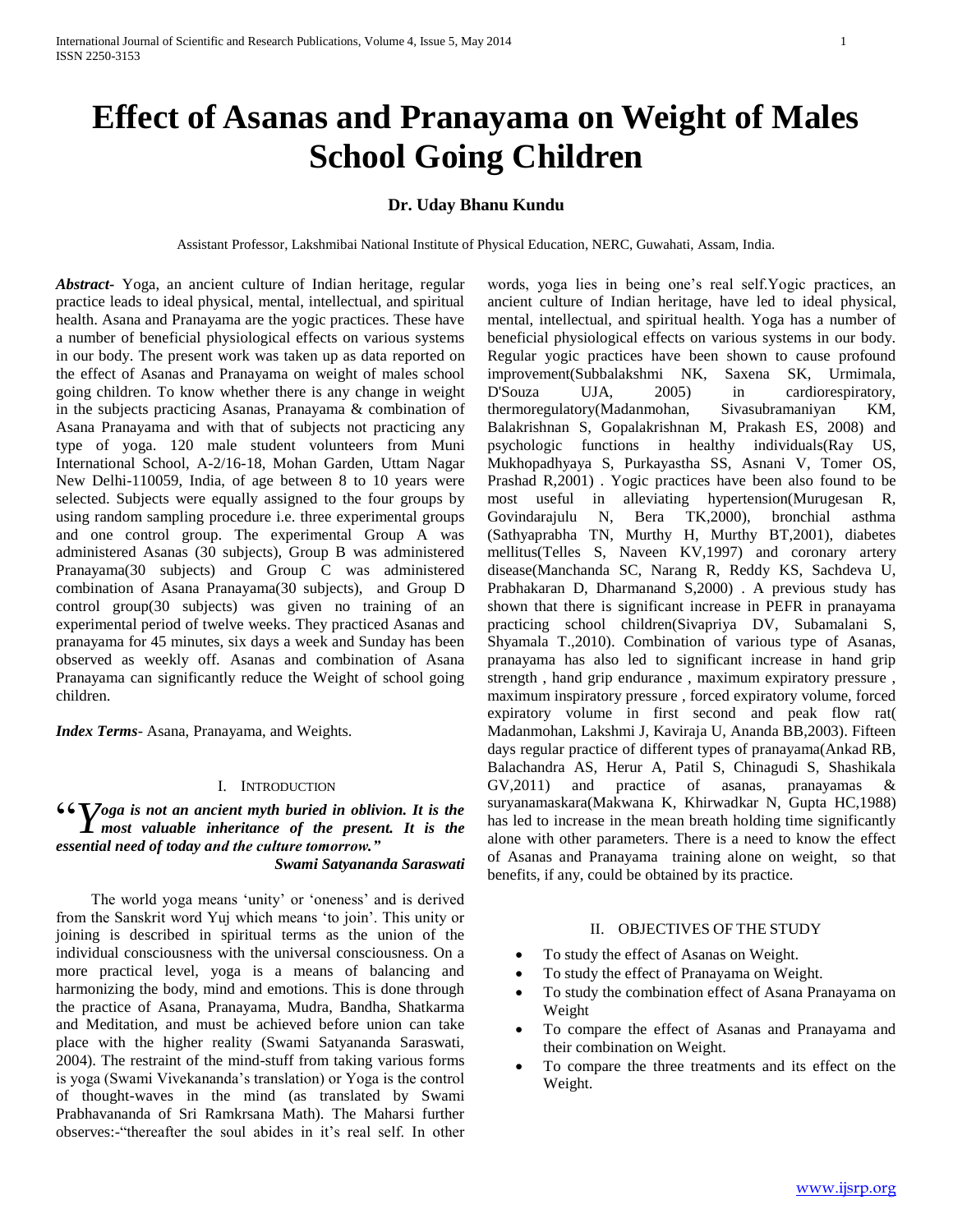### III. HYPOTHESES

**H1** There will be significant effect of Asanas Practice on **Weight** of school going children.

**H2** There will be significant effect of Pranayama Practice on **Weight** of school going children.

**H3** There will be significant effect of Asana Pranayama Practice on **Weight** of school going children.

**H4** There will not be any significant different between three treatment groups.

### IV. SELECTION OF SUBJECTS

 One hundred twenty (120) school going boys were selected randomly as subjects in the age group of 8-10 years from Muni International School, A-2/16-18, Mohan Garden, Uttam Nagar New Delhi-110059, India. The subjects were divided into three treatment groups and one control group using random method. Group A was allotted Asanas treatment group consisted of 30 subjects, Group B was allotted Pranayama treatment group consisted of 30 subjects, Group C was allotted combination of Asana Pranayama treatment group consisted of 30 subjects and Group D control group consisted of 30 subjects. The study was confined to 12 weeks of training programme.

#### V. EXPERIMENTAL PROTOCOL

 A period of twelve weeks in the month of August to November 2012, the climate condition was rainy and atmospheric temperature was varying from  $25^{\circ}$  C to  $38^{\circ}$  C. Experimental population of 90 subjects were assembled in Activity Hall at Muni International School, A-2/16-18, Mohan Garden, Uttam Nagar, New Delhi-110059, India. Experimental training was executed from 9:00 AM onwards for 45 minutes, for six days a week and Sunday has been observed as weekly off. Each subjects of the experimental group was ready to learn Asanas and Pranayamas. Group 'A' acts as Asanas Group, 'B' acts as Pranayama group, Group 'C' acts as Combination of Asana and Pranayama group and Group 'D' acts as control group which did not participate in the training programme. The subjects of experimental group 'A' practiced Asana (Surya Namaskar, Sarvangasana, Matsyasana, Halasana, Bhujangasana, Shalvhasana, Dhanurasana, [Chakrasana,](http://www.reference.com/browse/wiki/Chakrasana) Ardha Matsyendrasana, Paschimottanasana, Vajrasana, Yogamudra, Standing kati chakrasana, Tadasana and Shavasana) and group 'B' practiced Pranayama (Anuloma Vilom and Bhastrika) and group 'C' practiced combination of Asana and Pranayama (Surya Namaskar, Sarvangasana, Matsyasana, Halasana, Bhujangasana, Shalvhasana, Dhanurasana, [Chakrasana,](http://www.reference.com/browse/wiki/Chakrasana) Ardha Matsyendrasana, Paschimottanasana, Vajrasana, Yogamudra, Standing kati chakrasana, Tadasana ,Shavasana, Anuloma Vilom pranayama and Bhastrika pranayama).

#### VI. PREPARATION OF TREATMENT PROGRAMME

 For the purpose of the study "Effect of Asanas and Pranayama on Selected Anthropometric and Psycho-Physiological Variables of School Going Children" the training programme consisted of three experimental groups (one control group).Keeping in mind the basic philosophy behind practicing Yoga that is *"Sthira Sukham Asanam"* (Patanjali)**,** the deep rooted meaning that has been taken as a guide line while execution of a training no body has been forced to do on an above his capacity on the contrary it has been observed by research scholar improvement has taken place like students could able to attend better posture and sustain it. Even in case of pranayama the magnitude has been increased like retention and frequency of stroke.

 Three experts Yoga trainer were involved to administer the training simultaneously to all three experimental groups. All the training groups were supervised by the scholar.

#### VII. TOOL USED

 Weight was recorded on kilogram (Kg) with the help of Weighing machine.

#### VIII. RESULTS

## **TABLE-1 DESCRIPTIVE STATISTICS OF THE DATA MEASURED IN THE POST TESTING WEIGHT**

|                        |             | STD.             |     |
|------------------------|-------------|------------------|-----|
| <b>TREATMENT GROUP</b> | <b>MEAN</b> | <b>DEVIATION</b> | N   |
| Asanas Group           | 28.47       | 5.24             | 30  |
| Pranayama Group        | 26.91       | 6.09             | 30  |
| Asana Pranayama Group  | 25.67       | 5.86             | 30  |
| Control Group          | 28.64       | 6.14             | 30  |
| Total                  | 27.42       | 5.90             | 120 |

 Table no.1 indicates the values of descriptive statistics of the experimental Groups (Asanas Group, Pranayama Group, Asana Pranayama Group) & Control Group for anthropometric variable of weight, which shows that the mean and S.D. values of Asanas

Group, Pranayama Group, Asana Pranayama Group and the Control Group were found to be  $28.47 \pm 5.24$ ,  $26.91 \pm 6.09$ , 25.67±5.86, and 28.64±6.14 respectively. For the total subject the mean and S.D. was  $27.42 \pm 5.90$ .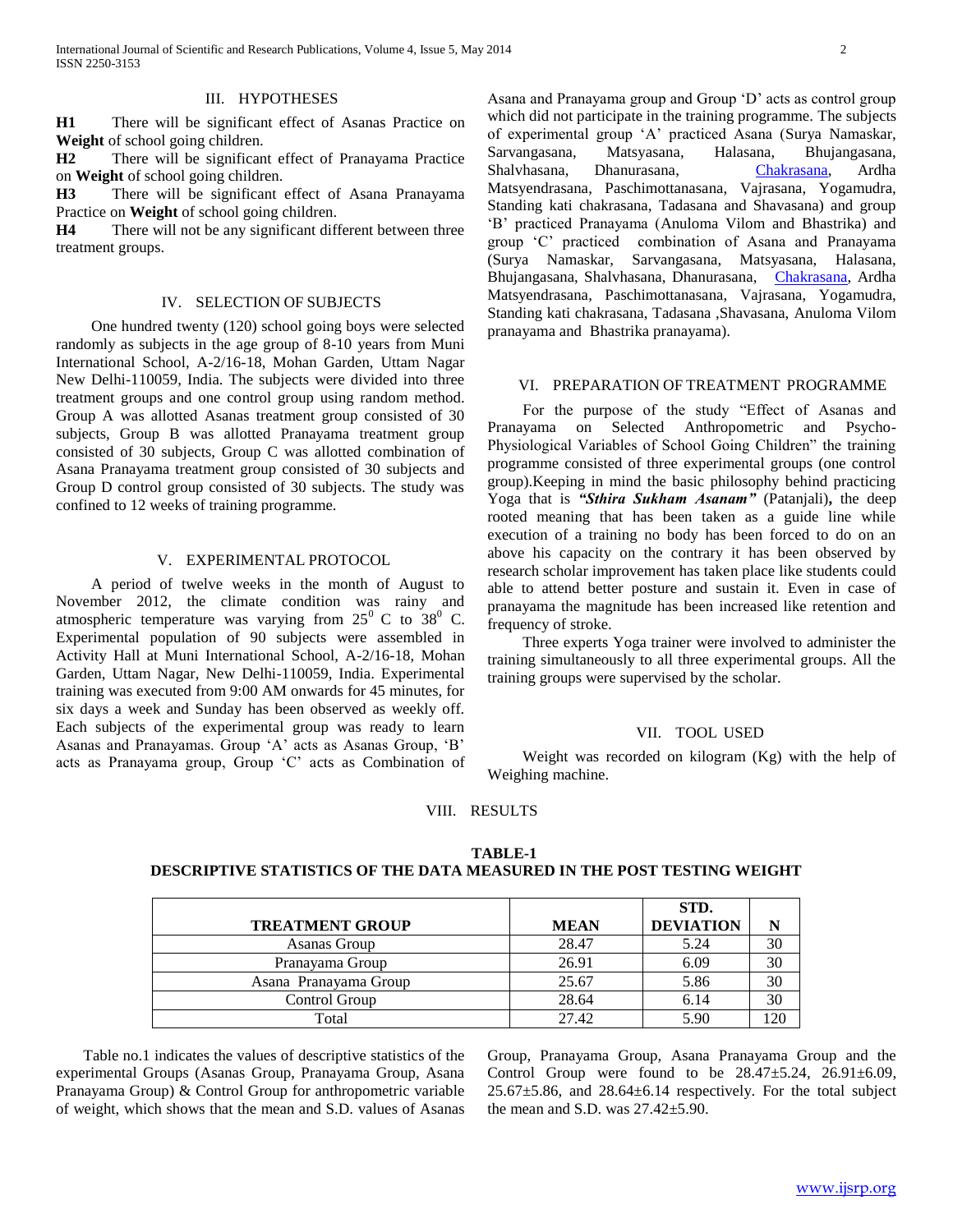## **TABLE-2 DESCRIPTIVE STATISTICS OF THE DATA MEASURED IN THE POST-TESTING AFTER ADJUSTMENT WITH THE INITIAL DIFFERENCE WEIGHT**

|                        |                 |                   | 95% CONFIDENCE<br><b>INTERVAL</b> |                              |
|------------------------|-----------------|-------------------|-----------------------------------|------------------------------|
| <b>TREATMENT GROUP</b> | <b>MEAN</b>     | <b>STD. ERROR</b> | <b>LOWER</b><br><b>BOUND</b>      | <b>UPPER</b><br><b>BOUND</b> |
| Asanas Group           | $27.24^{\rm a}$ | 0.058             | 27.13                             | 27.36                        |
| Pranayama Group        | $27.51^{\circ}$ | 0.057             | 27.40                             | 27.63                        |
| Asana Pranayama Group  | $27.33^{a}$     | 0.058             | 27.22                             | 27.45                        |
| Control Group          | $27.60^{\circ}$ | 0.058             | 27.48                             | 27.71                        |

(a) Covariates appearing in the model are evaluated at the following values: general weight scale for children pre test = 27.49.

 The mean and standard error of different post-testing Groups after adjustment have been shown in table 2. Which is for Asanas Group 27.24 & 0.058, Pranayama Group 27.51 & 0.057, Asana

Pranayama Group 27.33 & 0.058 and Control Group 27.60 & 0.058.

**TABLE-3 ANCOVA TABLE FOR THE POST-TEST DATA ON WEIGHT** 

| <b>SOURCE</b>                 | <b>SUM OF</b><br><b>SQUARES</b> | DF  | <b>MEAN</b><br><b>SQUARE</b> | F       | SIG. <sup>a</sup><br>$(p-$<br>value) |
|-------------------------------|---------------------------------|-----|------------------------------|---------|--------------------------------------|
| Pre Weight Scale For Children | 4131.66                         |     | 4131.66                      | 4.186E4 | 0.00                                 |
| <b>Treatment Group</b>        | 2.41                            | 3   | 0.80                         | 8.15    | 0.00                                 |
| Error                         | 11.35                           | 115 | 0.09                         |         |                                      |
| Corrected Total               | 4145.43                         | 119 |                              |         |                                      |

 Table no. 3 indicates the values test of difference between the subject effects, which shows that there was a significant difference in pre test values of anthropometric variable of weight for the four selected Groups, as the value was found to be 4.186E4 (E4 means that the numerical error which represent the

point after 4digits) which proves to be the base of Analysis of Co-Variance. Also, a significant difference was found between the post test values of the experimental and Control Group as the value was found to be 8.15, which was significant at 0.05 level.

## **TABLE-4 POST HOC COMPARISON FOR THE GROUP MEANS IN POST-MEASUREMENT ADJUSTED WITH THE INITIAL DIFFERENCES WEIGHT**

| (I) TREATMENT GROUP   | (J) TREATMENT GROUP   | <b>MEAN DIFFERENCE</b><br>(I-J) | SIG. <sup>a</sup><br>(p-value) |
|-----------------------|-----------------------|---------------------------------|--------------------------------|
| Asanas Group          | Pranayama Group       | $-0.27$                         | 0.001                          |
|                       | Asana Pranayama Group | $-0.09$                         | 0.27                           |
|                       | Control Group         | $-0.35$ <sup>*</sup>            | 0.00                           |
| Pranayama Group       | Asanas Group          | $0.27$ <sup>*</sup>             | 0.001                          |
|                       | Asana Pranayama Group | 0.18                            | 0.02                           |
|                       | Control Group         | $-0.08$                         | 0.30                           |
| Asana Pranayama Group | Asanas Group          | 0.09                            | 0.27                           |
|                       | Pranayama Group       | $-0.18$                         | 0.02                           |
|                       | <b>Control Group</b>  | $-0.26$                         | 0.002                          |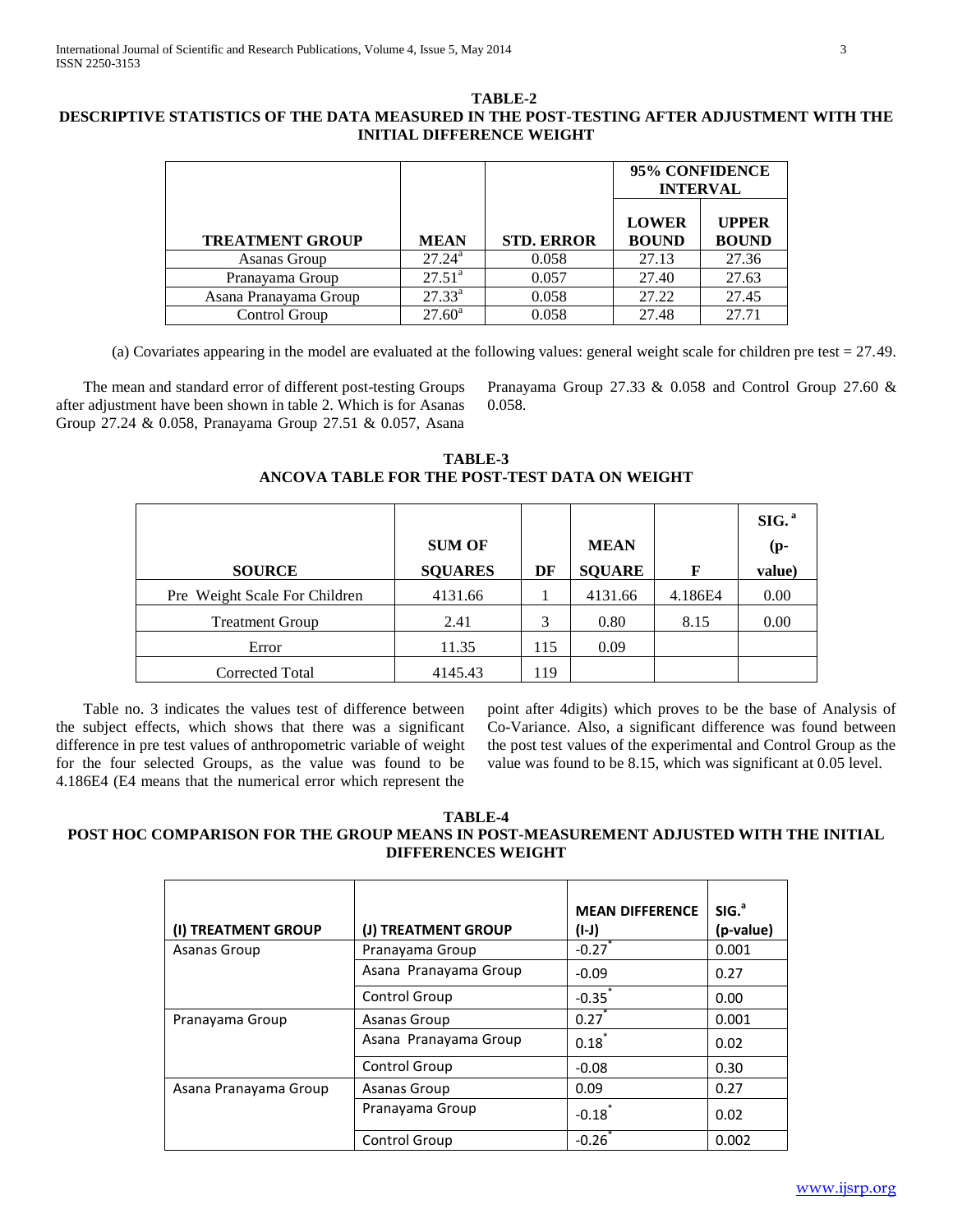| <b>Control Group</b> | Asanas Group          | 0.35 | 0.00  |
|----------------------|-----------------------|------|-------|
|                      | Pranayama Group       | 0.08 | 0.30  |
|                      | Asana Pranayama Group | 0.26 | 0.002 |

Based on estimated marginal means

a. Adjustment for multiple comparisons: Least Significant Difference (equivalent to no adjustments). \* The mean difference is significant at the 0.05 level.

 Table no. 4 indicates the values of post hoc test for the selected Groups for anthropometric variable of weight, which shows that a significant difference was found between the post test values of Asanas Group and the Control Group as the value was found to be 0.35 which was significant at 0.05 level, the post

test values of Pranayama Group and the Control Group as the value was found to be 0.08 which was not significant at 0.05 level, Asana Pranayama Group and the Control Group as the value was found to be 0.26 which was significant at 0.05 level.



**FIGURE:-1**

## **INTERPRETATION OF FINDINGS**

 The values of the means and standard deviations for the data on weight in the different Groups during the post testing is shown in the table 1.

 Further, adjusted means and standard deviation for the data on weight of different Groups during post testing have been shown in table 2. This may be noted that these values are different from that of the unadjusted values shown in table 1. The advantage of using the ANCOVA is that the differences in the post-testing means are compensated for the initial difference in the scores. In other words, it may be said that the effect of covariate is eliminated in comparing the effectiveness of the treatment Groups during post-test.

 Table 3 shows the F –value for comparing the adjusted means of the four treatment Groups (Asanas Group, Pranayama Group, Asana Parnayama Group and Control Group) during post-testing. Since p-value for the F- statistic is 0.00 which is less than 0.05, so of it is significant. Thus, the null hypothesis of no difference among the adjusted post-means for the data on weight in four treatment Groups may be rejected at 5%level.

 Since F-statistic is significant, post hoc comparison has been made for the adjusted means of the four treatment Groups which

is shown in table 4. It may be noted here that p-value for the mean difference between Asanas Group and Control Group is 0.00, Asana Pranayama Group and Control Group is 0.002. all these p-values are less than 0.05 and hence they are significant at 5% level, but in case of Pranayama Group and Control Group is 0.30 these p-values is higher than 0.05 and hence it is not significant at 5% level, Thus, the following conclusions can be drawn:

- There is a significant difference between the adjusted means of the Asanas Group and Control Group on the data of anthropometric variable weight during post-test.
- There is not a significant difference between the adjusted means of the Pranayama Group and Control Group on the data of anthropometric variable weight during post-test.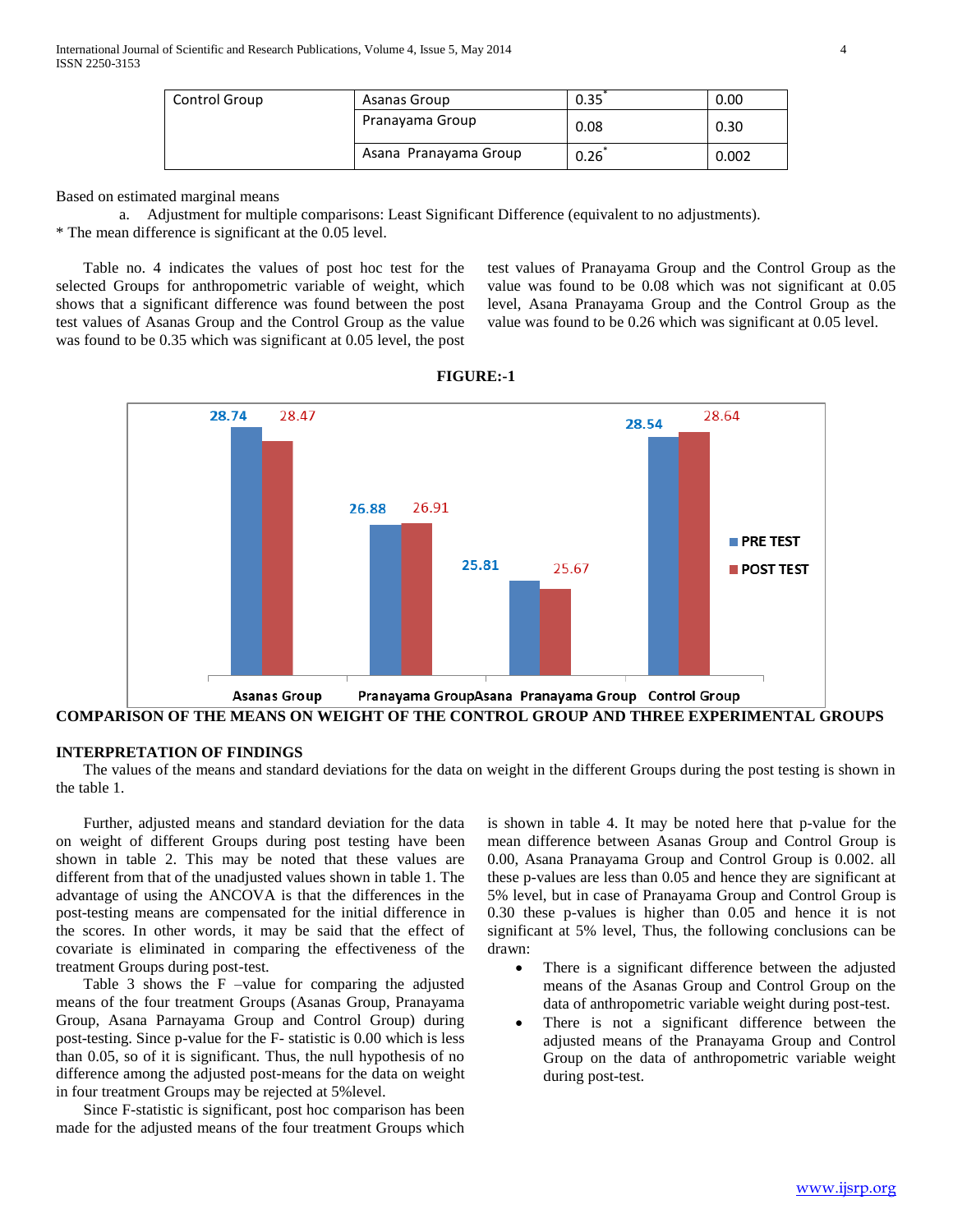There is a significant difference between the adjusted means of the Asana Pranayama Group and Control Group on the data of anthropometric variable weight during post-test.

 In order to find as to which treatment is best, one can see the adjusted means values of different treatment Groups during posttesting given in table 2. Clubbing these adjusted means with the three conclusions mentioned above.

 Hence, it may be inferred that Asanas and Asana Pranayama are equally effective in decreasing the weight among the subjects in comparison to that of the Control Group.

 To Control weight all the treatments proved to be effective as among all the Groups after treatment weight has shown downwards trends but Asanas was most effective as difference between pre and post test was 0.26, in case of experimental Group which was under gone Asana Pranayama together training was less effective. Still difference between pre and post test was 0.14.Which can be seen clearly in graphical representation that is figure-1.

#### IX. DISCUSSION

 Table 3 was referred back into the result section. It could be seen from the table that there was a significant difference in case of weight after administrating the different training programme namely Asanas, Pranayama and combination of Asana Pranayama.

 The post hoc test (Table 4) revealed that weight was significantly decreased in Asanas Group among the three experimental programme followed by combination of Asana Pranayama programme respectively. But in case of Pranayama programme there is not a significant difference between the adjusted means of the Pranayama Group and Control Group on the data of anthropometric variable weight during post-test.

 The effectiveness of Asanas programme in comparison to other training programme may be due to the reason that Asanas programme decrease weight. Therefore, proposed hypothesis has been accepted in case of weight. But in case of Pranayama programme it was found that there is not a significant difference between the adjusted means of the Pranayama Group and Control Group on the data of anthropometric variable weight during posttest because Pranayama is related to the breathing exercises due to this reason it was found that there is not a significant difference between the adjusted means of the Pranayama Group and Control Group in case of weight.

#### X. CONCLUSIONS

 Asanas and combination of Asana Pranayama can significantly reduce the Weight of school going children.

#### **REFERENCES**

- [1] Swami Satyananda Saraswati (2004) Asana Pranayama Mudra Bandha. Yoga Publications Trust, Munger, Bihar, India, pp:1-2.
- [2] J.C Singhal (2009) Yoga Perceived and Practised by Sages of India. Abhishek Prakashan,C-30,IInd Floor, New Moti Nagar, New Delhi-15,PP;2-3.
- [3] Patanjali's Vision of Oneness, An Interpretive Translation by Swami Venkatesananda. Dailyreadings.com/ys1-1.htm.
- [4] Swami Kuvalayananda(2002). Pranayama. Kaivalyadham, Lonavala,India,9th ed.
- [5] Dr. P.D. Sharma(1999) Yogasana and Pranayama for Health. Gala Publisher, Ahmedabad, India.
- [6] Barrow, Harold M. and Mc. Gee, Rosemary(1979) A Practical Approach to Measurement in Physical Education, Philadelphia: Lea and Febiger.
- [7] Charles H.Bert and N.B.Taylor (1972), London,Chapmen and Hall Limited, p:156.
- [8] David H .Clarke (1975), Expertise Physiology, New Jersey Prentice Hall; p-159.
- [9] Edward L. Fox,Richard W. Bowers,Merle L. Foss., The Physiological Basis Of Physical Education And Athletics, (Wm.C. Brown Publishers Dubuque, lowa, IVth Edition),p.225-232.
- [10] Hastad, Douglas N. and Lacy, Alan C.(1994), Measurement and Evaluation in Physical Education and Exercise Science, 2nd Edition. Scottsdale, Arizona: Gorsuch Scarisbrick.
- [11] Harold M. Barrow, Man and movement, (Philadelphia Publication, 3rd Edition), p. 80.
- [12] Keith Bell (1983). Championship Thinking, The Athletes Guide To Winning Performance In All Sports,London: Prentice Hall, P.152.
- [13] Omo, Yoga For Young India, vitasta publishing pvt. Ltd. 2/15, Ansari Road, Daryaganj, New Delhi-110002.
- [14] Singh, Ajmer et.al.( 2001).Modern Text Book of Physical Education Health and Sports, Ludhiana: Kalyani Publishers.
- [15] Swami Gitananda Giri. Yoga: Step-By-Step, Satya Press, Ananda Ashram, Pondicherry .
- [16] Swami Gitananda Giri and Meenakshi Devi Bhavanani. Yoga and Sports, Satya Press, Ananda Ashram, Pondicherry .
- [17] Verma , J.P.(2000). A Text Book on Sports Statistics, Gwalior: Venus Publication.
- [18] Verma, J.P. Statistical Methods For Sports And Physical Education, Tata McGraw Hill Education Private Limited, New Delhi.
- [19] Subbalakshmi NK, Saxena SK, Urmimala, D'Souza UJA(2005). Immediate effect of 'Nadi-shodhana Pranayama' on selected parameters of cardiovascular, pulmonary, and higher functions of brain. Thai J Physiol Sci. 18(2):10–6. 2.
- [20] Madanmohan, Sivasubramaniyan KM, Balakrishnan S, Gopalakrishnan M, Prakash ES(2008). Effect of six weeks yoga training on weight loss following step test, respiratory pressures, handgrip strength and handgrip endurance in young healthy subjects. Indian J Physiol Pharmacol.52(2):164-70.
- [21] Ray US, Mukhopadhyaya S, Purkayastha SS, Asnani V, Tomer OS, Prashad R, et al(2001). Effect of yogic exercises on physical and mental health of young fellowship course trainees. Indian J Physiol Pharmacol. Jan;45(1):37- 53.
- [22] Murugesan R, Govindarajulu N, Bera TK(2000). Effect of selected yogic practices on the management of hypertension. Indian J Physiol Pharmacol. Apr;44(2):207-10. 5.
- [23] Telles S, Naveen KV(1997). Yoga for rehabilitation: An overview. Indian J Med Sci. Apr;51(4):123-7.
- [24] Manchanda SC, Narang R, Reddy KS, Sachdeva U, Prabhakaran D, Dharmanand S, et al(2000). Retardation of coronary atherosclerosis with yoga lifestyle intervention. J Assoc Physicians India. Jul;48(7):687-94.
- [25] Sivapriya DV, Subamalani S, Shyamala T(2010). Effect of nadi shodhana pranayama on respiratory parameters. Recent Research in Science and Technology.2(11):32-39.
- [26] Madanmohan, Lakshmi J, Kaviraja U, Ananda BB(2003). Effect of yoga training on handgrip, respiratory pressures and pulmonary function. Indian J Physiol Pharmacol. 47(4):387–392.
- [27] Candy S, Sheena S, Dandona PK(2009). A study of the effect of yoga training on pulmonary functions in patients with bronchial asthma. Indian J Physiol Pharmacol.53(2):169-174.
- [28] Ankad RB, Balachandra AS, Herur A, Patil S, Chinagudi S, Shashikala GV(2011). Effect of Short Term Pranayama and Meditation on respiratory parameters in healthy individuals. International Journal of Collaborative Research on Internal Medicine & Public Health.3(6):430-437.
- [29] Makwana K, Khirwadkar N, Gupta HC(1988). Effect of short term yoga practice on ventilator function tests. Ind J Physiol Pharmacol. 32(3):202- 206.